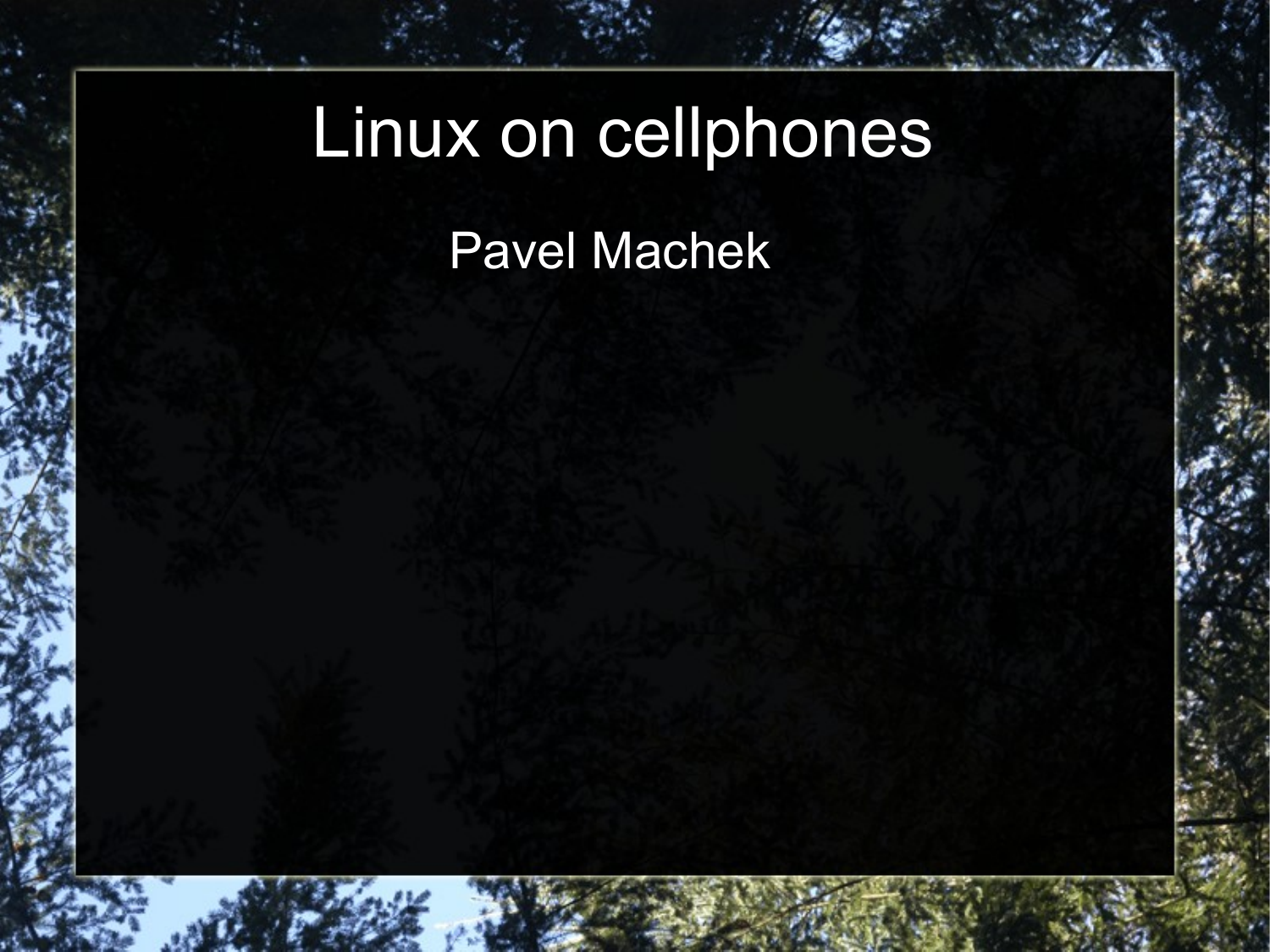### Phones are everywhere

- everyone has their cellphone
	- and carries it whereever they go
- cellphones are not just phones any more
	- they browse web
	- can read mail
	- play mp3s and videos
	- play radio
	- they show maps, and you can use them for navigation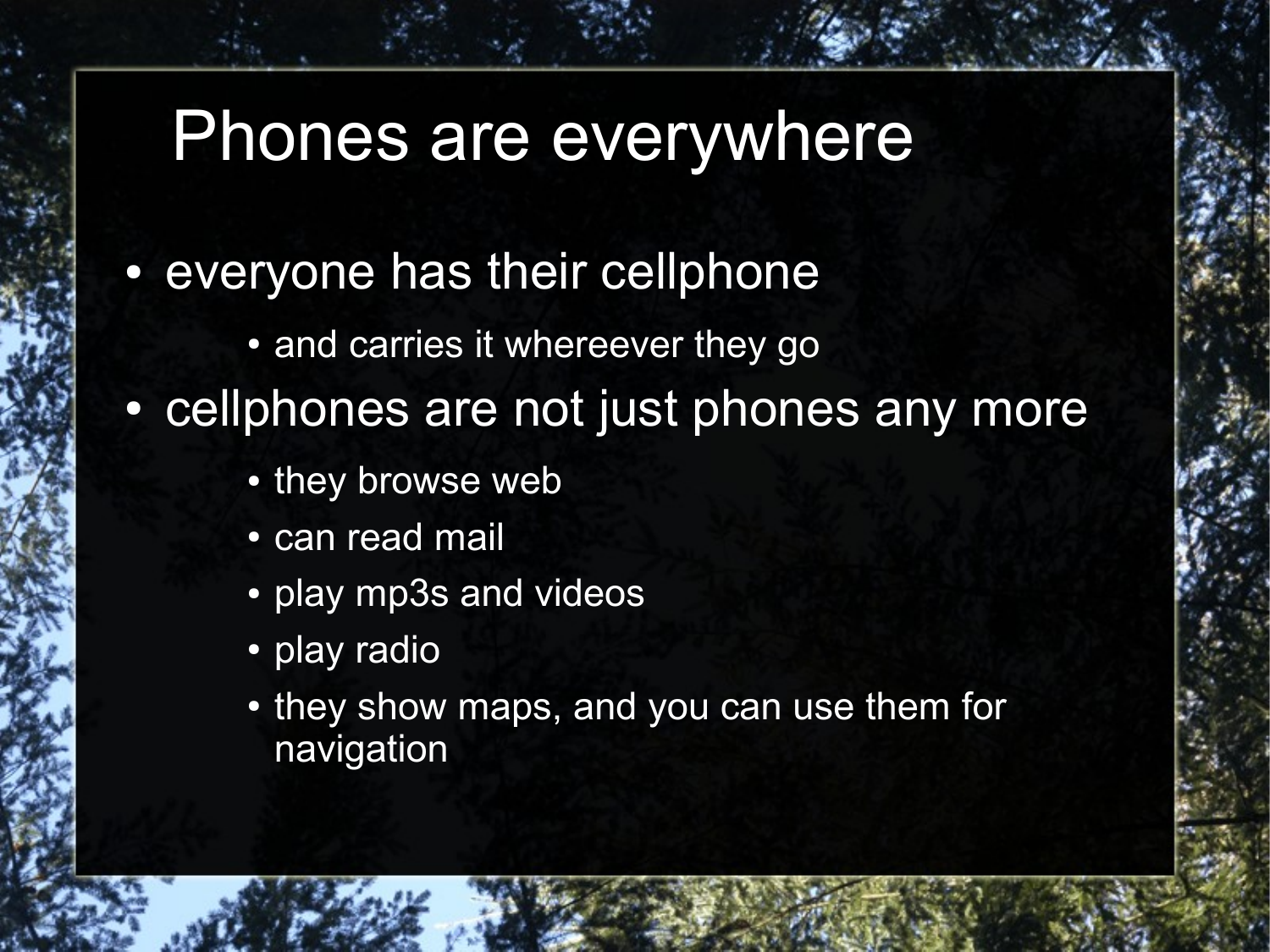### Phones are sensitive

- They contain your contacts
	- ...your passwords
	- ...your emails
	- ...can eavesdrop on you
	- ...can steal your money and transfer them to attacker
- Backups are important because they break down
	- non-smart phones do not have adequate ways to backup more than contacts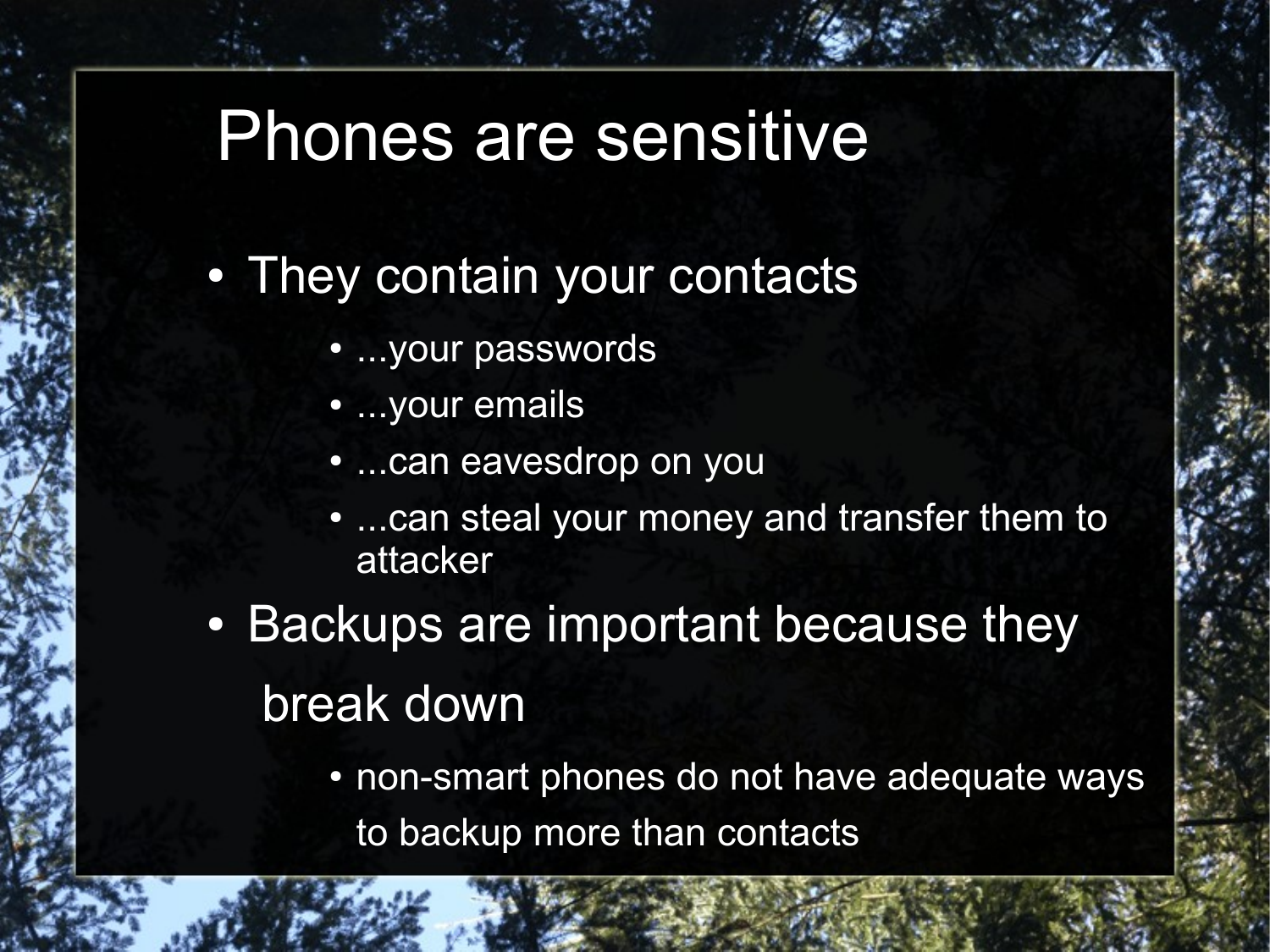### Phones are working against their owner

- Cellphone operators have "interesting" requirements before they'll sell a cellphone
- Branded phones are actively evil here
	- right button takes you right into provider's portal, and you pay for it
		- without confirmation
		- without chance to change that
	- branding is non-removable, so you are stuck with looking at red wallpaper
	- you can't use it with other operator
- MMS / push to talk are designed to be expensive

● Voice-over-IP is a big no-no for a phone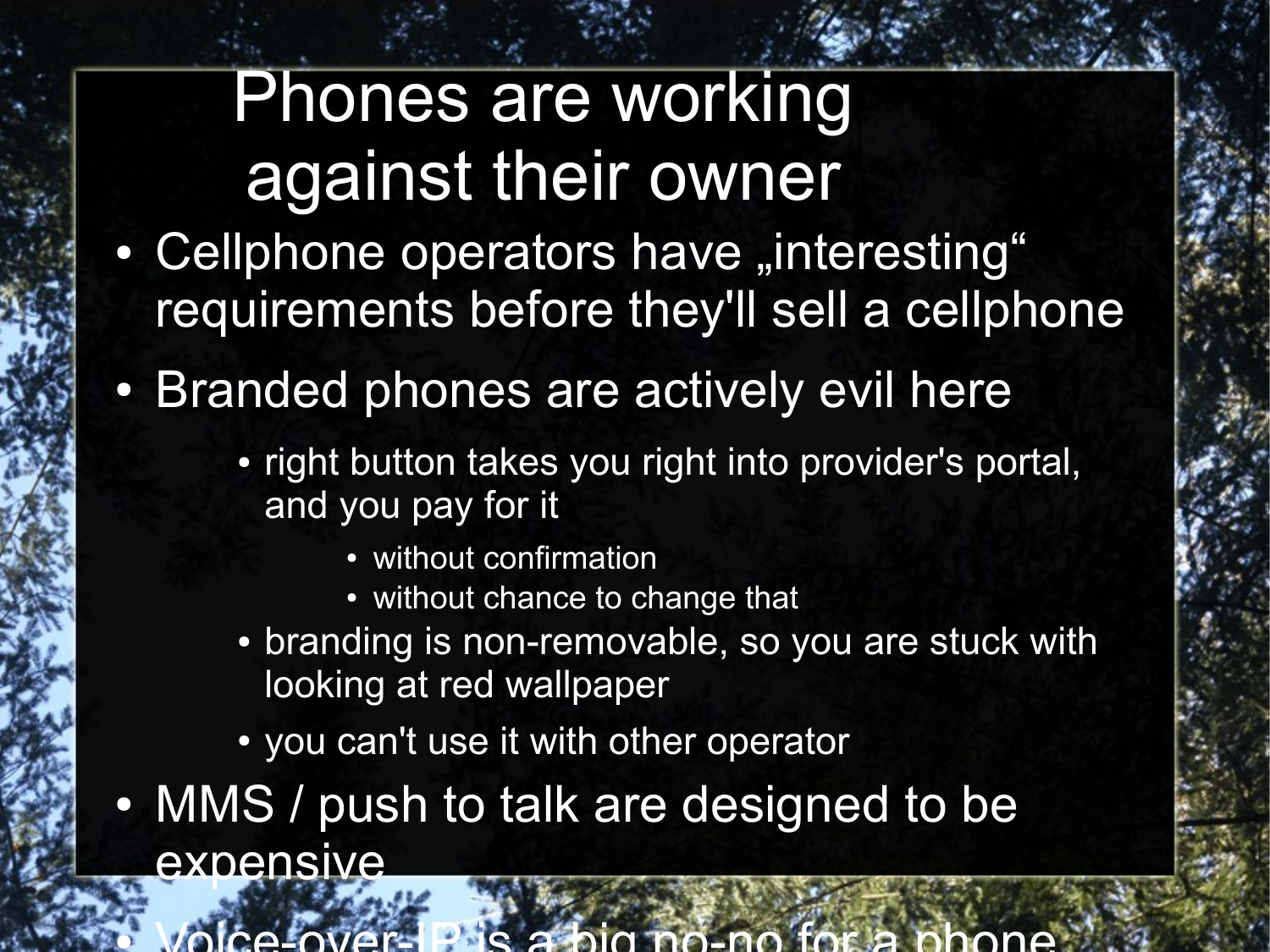Phones are working against their owner

- You can only transfer pictures out of a phone using MMS
- You can only download applications using GPRS
- You can't transfer pictures/apps/songs between phones
- Have to confirm actions even of your own apps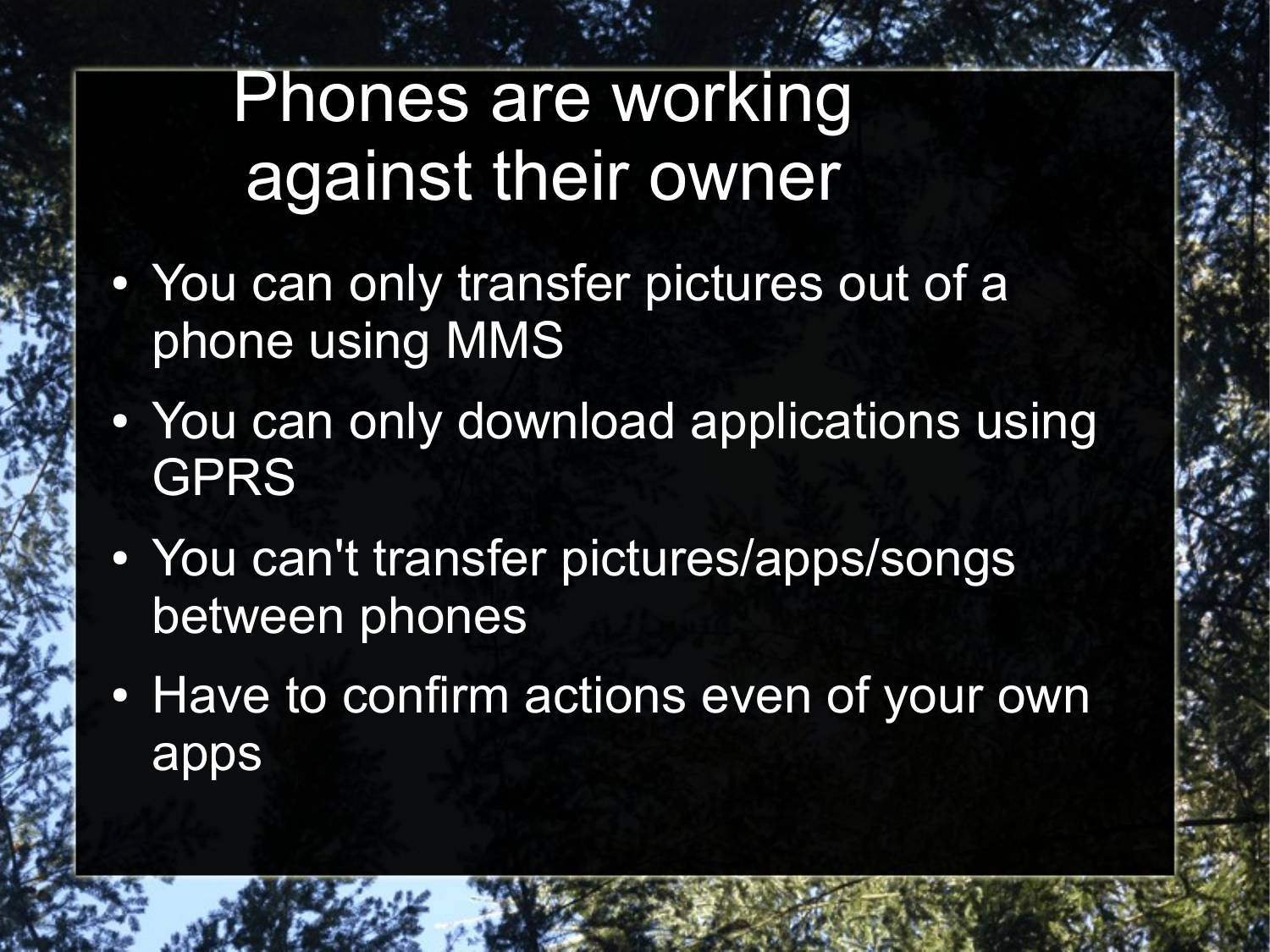### Phones are limited

- (but maybe that's a good thing?)
- Java applications work everywhere
	- but they can't do interresting stuff
	- usually can't access microphone, camera
	- can't go background
	- can't interact with one another
- Symbian / Windows Mobile are slightly better here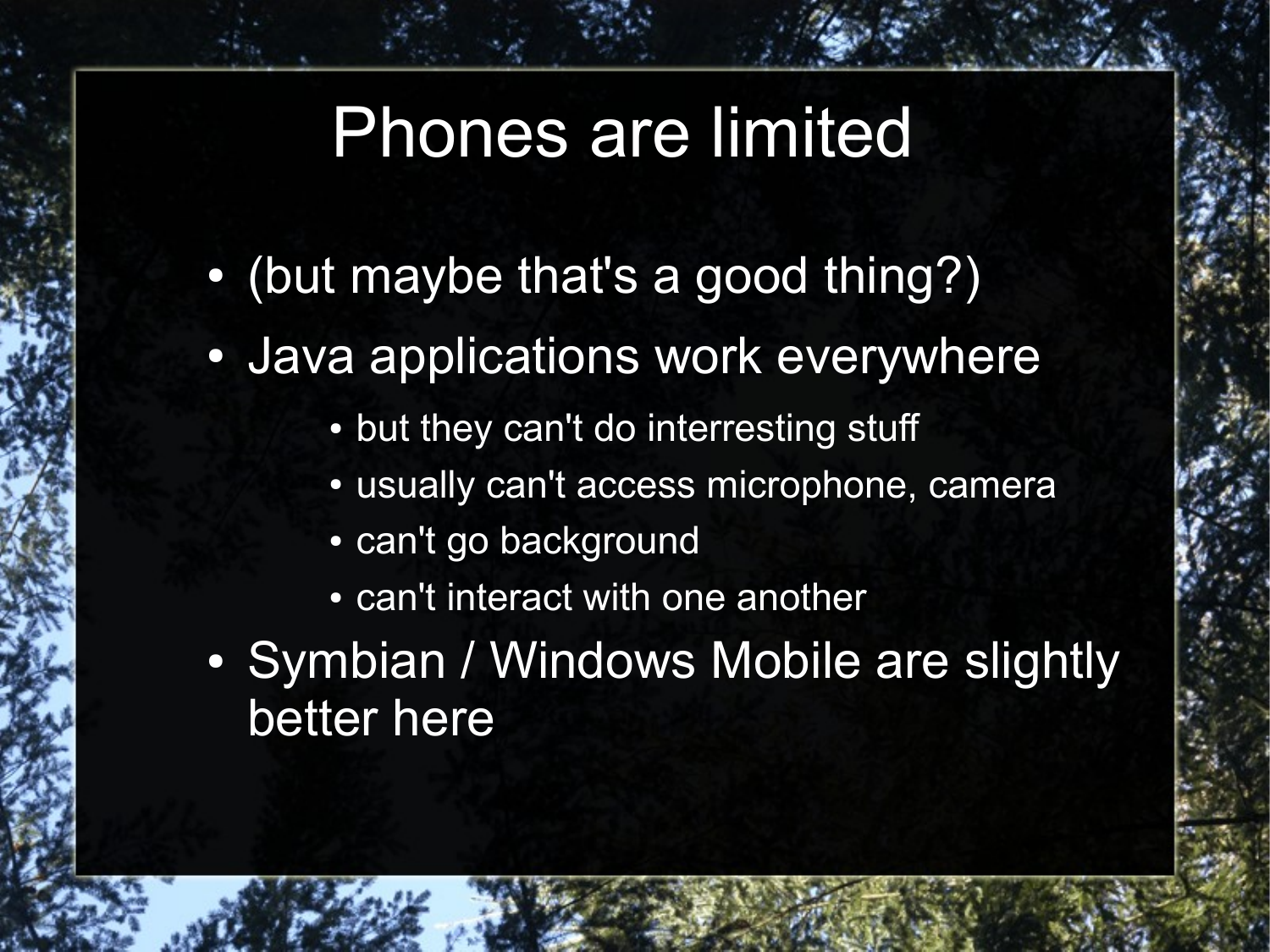### Phones are powerful

- 0.4-1.5GHz CPUs, often dualcore
- 128MB-512MB RAM
- 128MB-32GB flash
- GPRS connection ~5KB/sec, EDGE ~25KB/sec, UMTS ~40KB/sec, HSDPA ~100KB/sec
- WIFI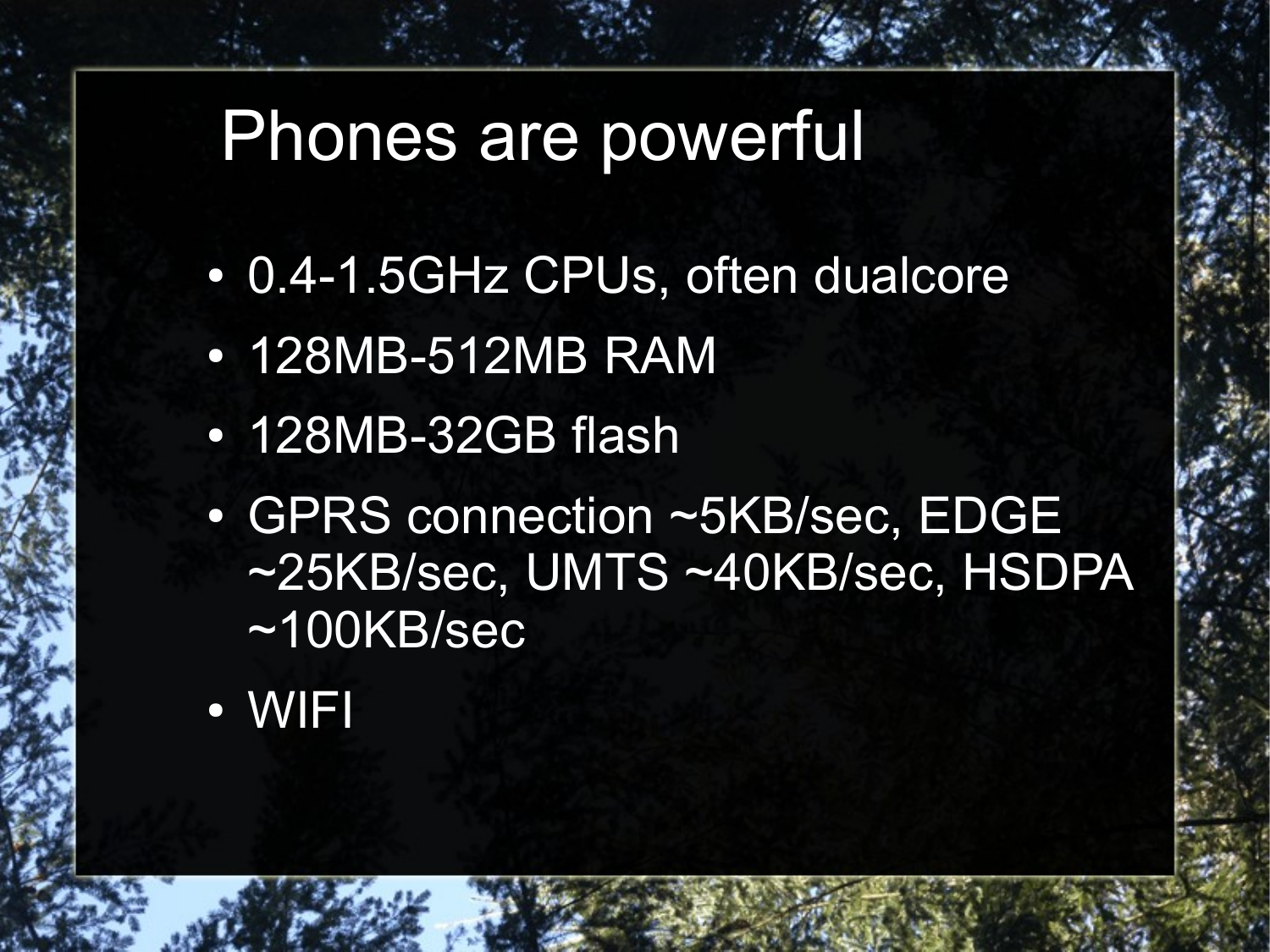## Sharp Zaurus

- 2001 Sharp SL-5500 (aka collie)
- 2004 Sharp SL-3000 (aka spitz)
- **Qtopia** 
	- Linux system with Qtembedded
- Then OpenZaurus
- ...and Angstrom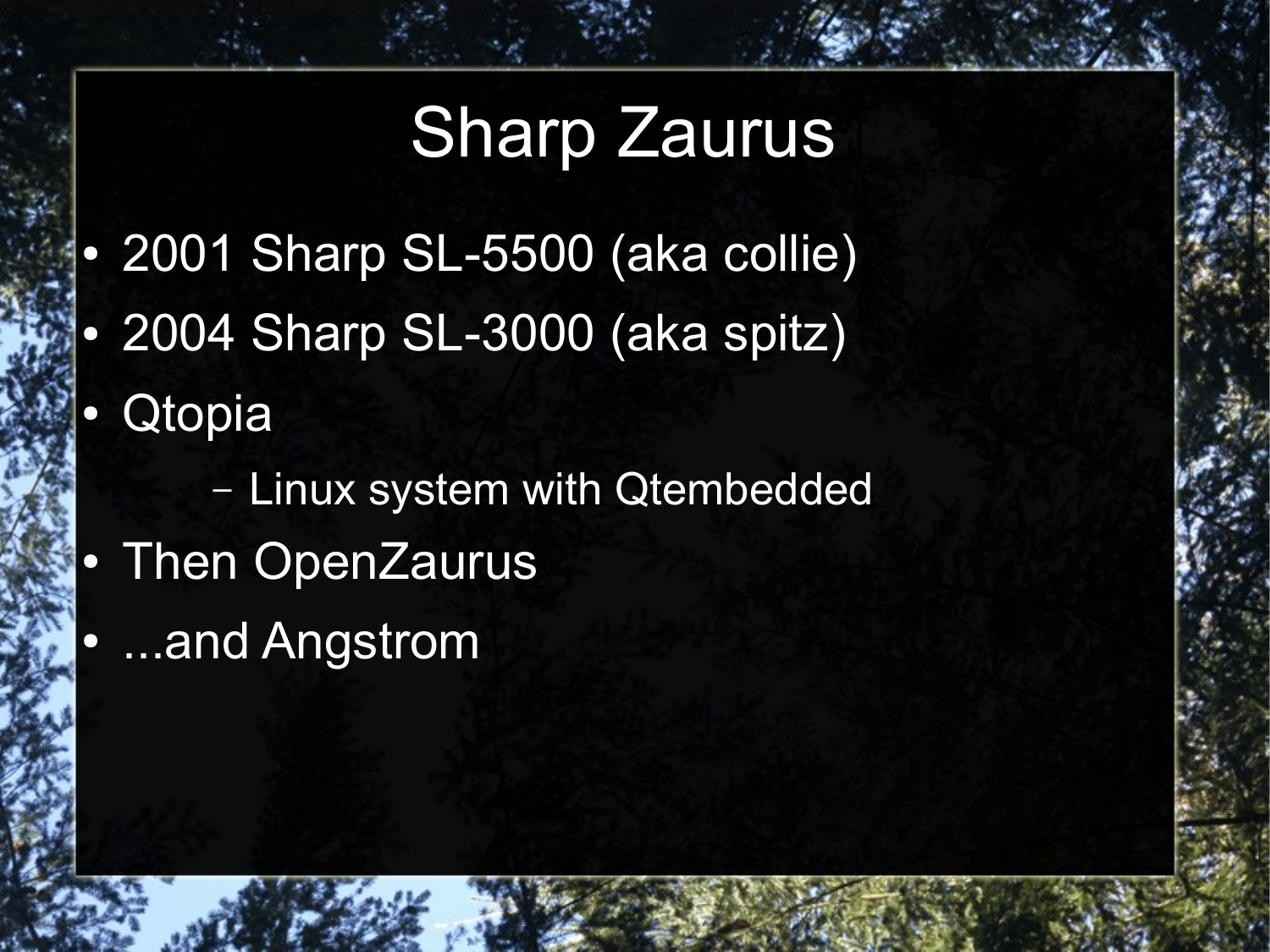### ...powerful enough for Linux

- Siemens SX1-- low end symbian cellphone from 2003
	- 116g
	- ARM cpu @120MHz
	- 16MB RAM
	- 24..32MB flash depending on model
	- MMC slot
	- 176x220 color display
	- USB client, bluetooth, GPRS
	- misdesigned keyboard, misdesigned radio parts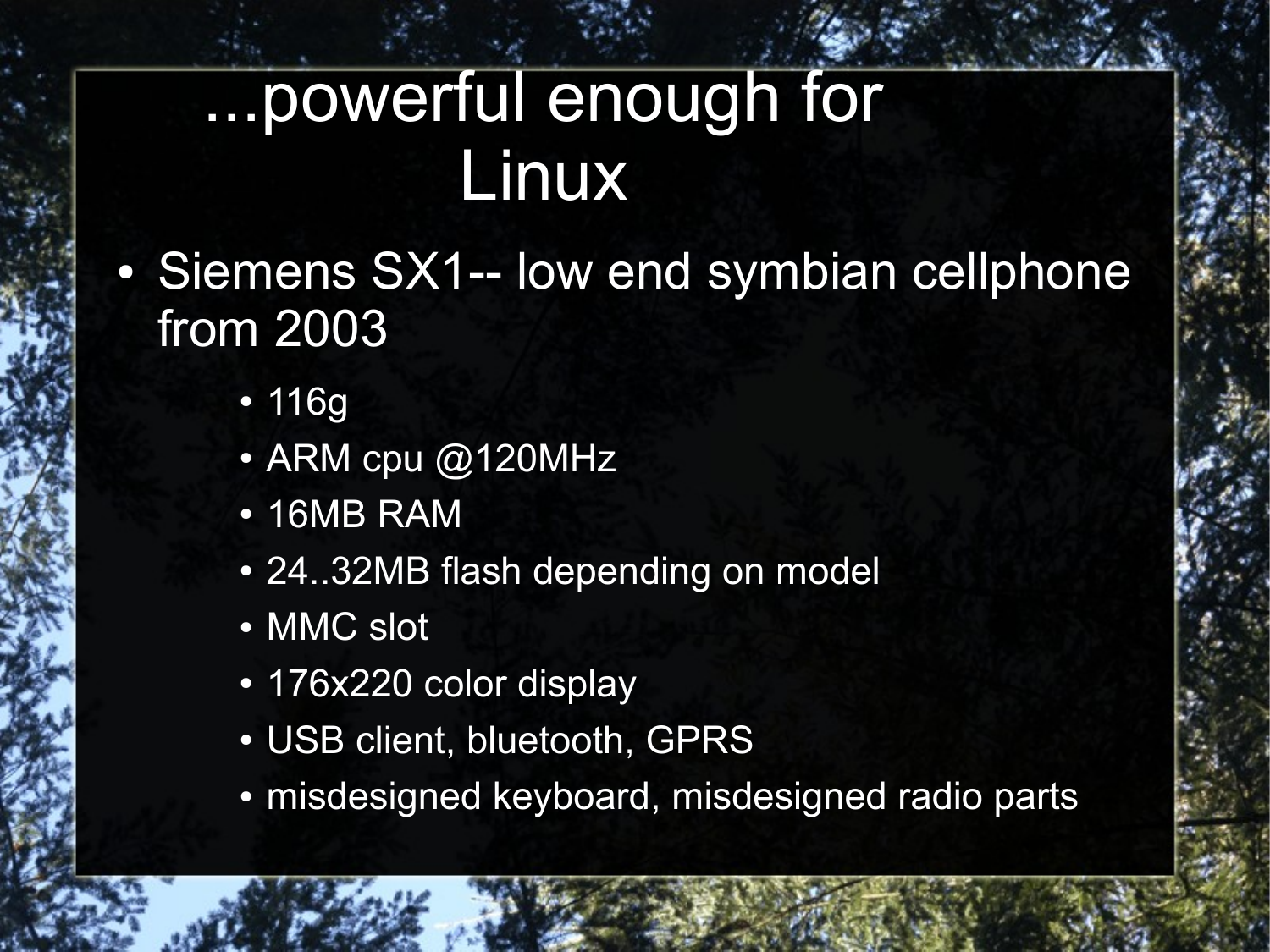### **Greenphone**

- Trolltech's gtopia based phone
	- 0-9\*# keyboard
- Expensive
- Evil EULA
- Important parts are non-free
	- but at least it is not locked down by DRM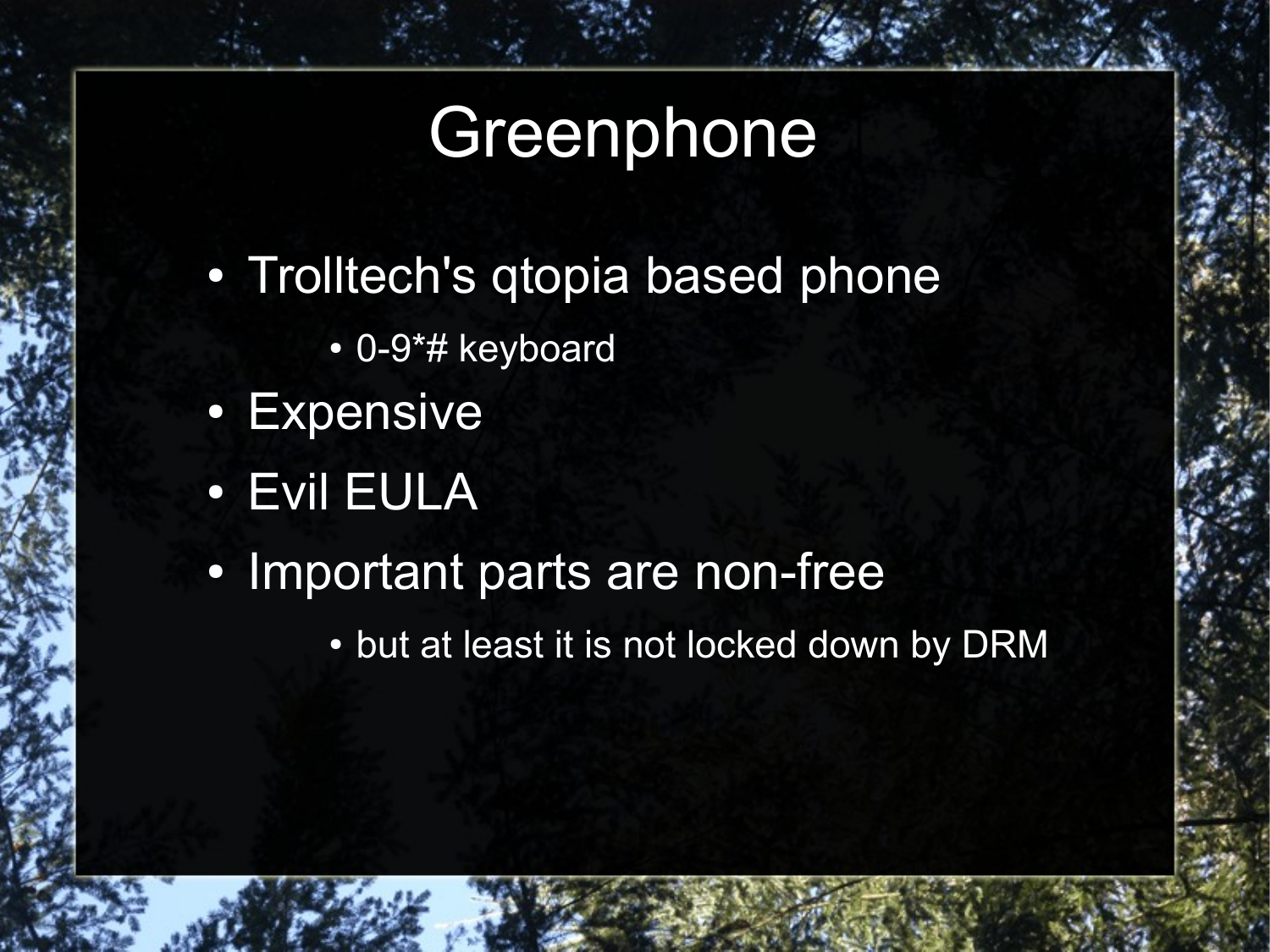### Neo 1973

#### ● 2007

- ARM s3c2410 @ 266MHz, 128MB RAM, 64MB flash
- 2.8" VGA screen
- 1.2 Ah battery, microSD slot, bluetooth
- resistive display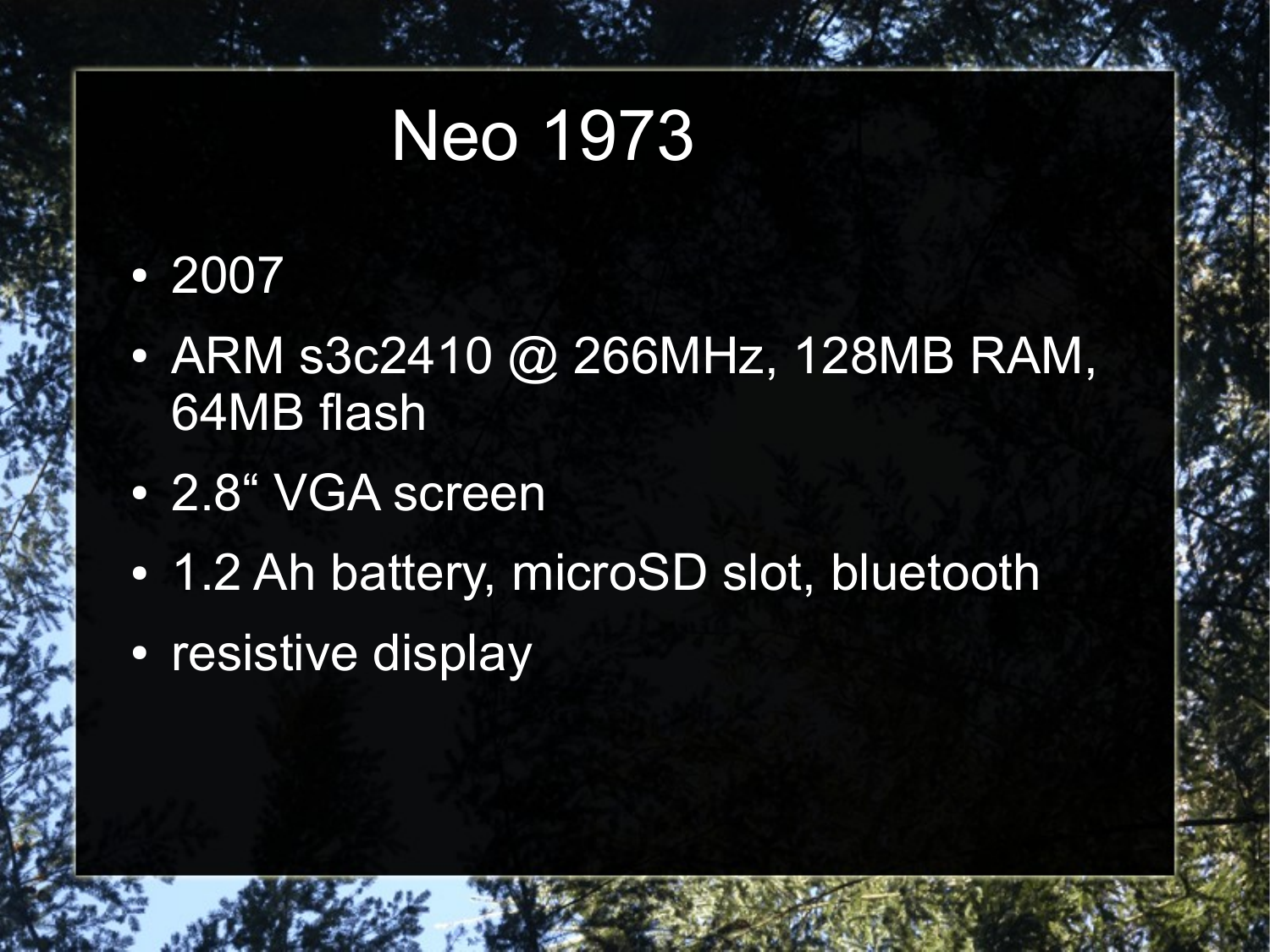### OpenMoko on Neo

- basic functionality (display, touchscreen, audio, GSM) works
- MicroSD support is flakey
- X/gtk+ works

● charger is funny

- but it is not clear if gtk+ is suitable for fingercontrolled applications
- ipkg packaging system works, allows installing things like python
- gemu based cross-development environment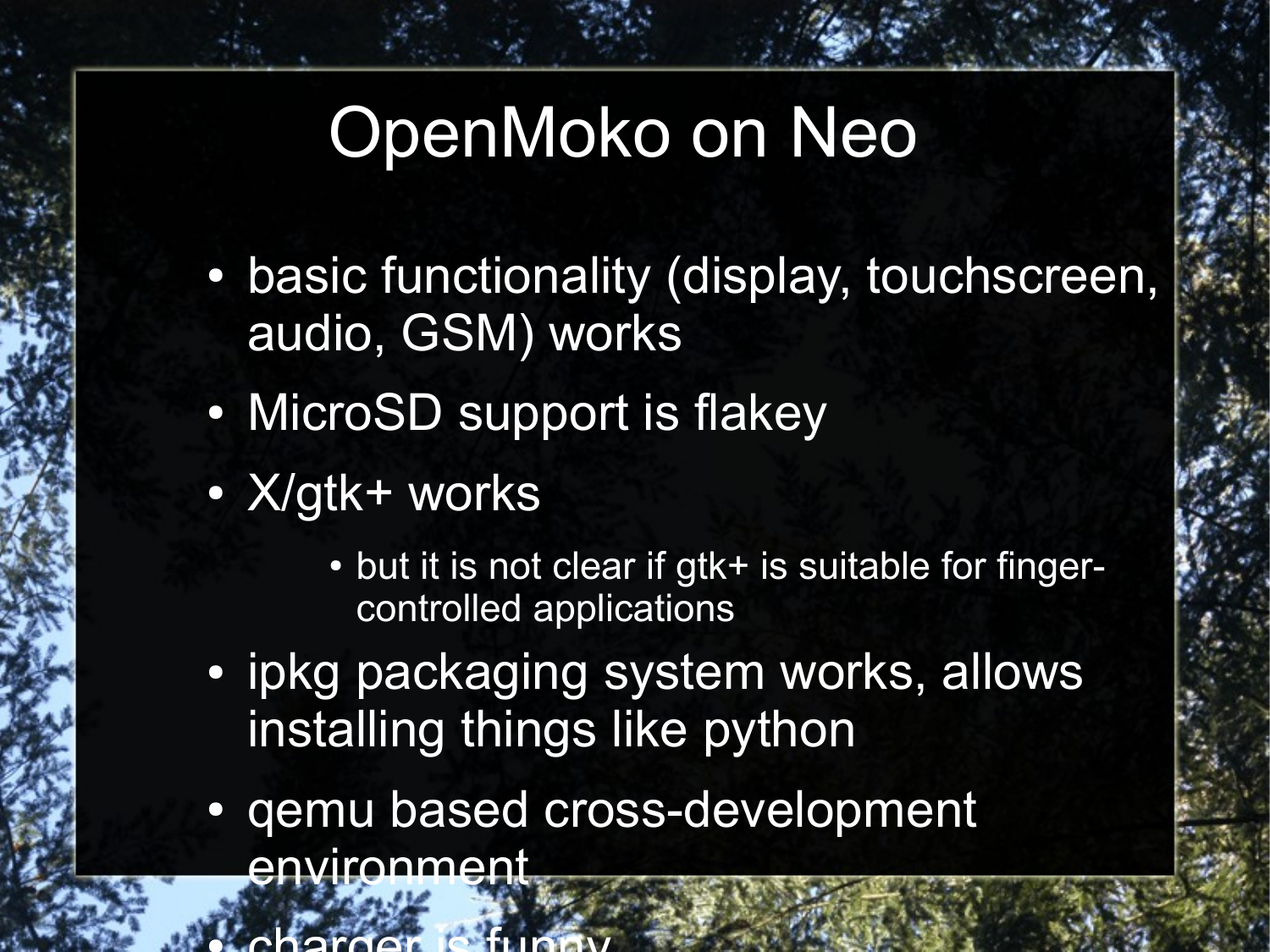### OpenMoko

- pretty much normal system
	- busybox for size, but full system is possible
- PDA components
	- ipkg system
	- battery meter
	- on-screen keyboard
- Phone components
	- gsmd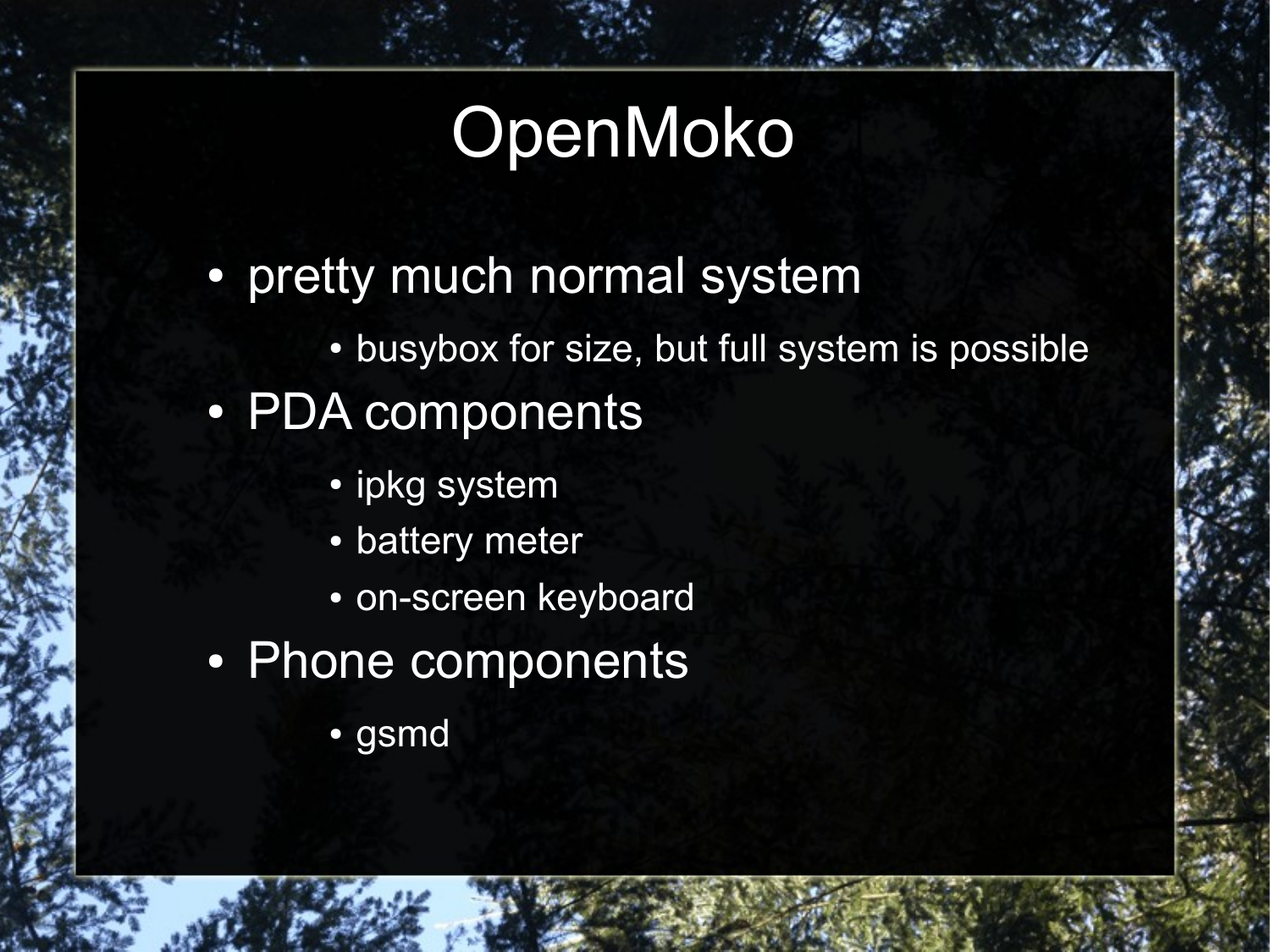# UI

- Stylus is not a mouse
- Finger is not a stylus
	- bigger buttons are needed
	- feedback outside area that is pressed is needed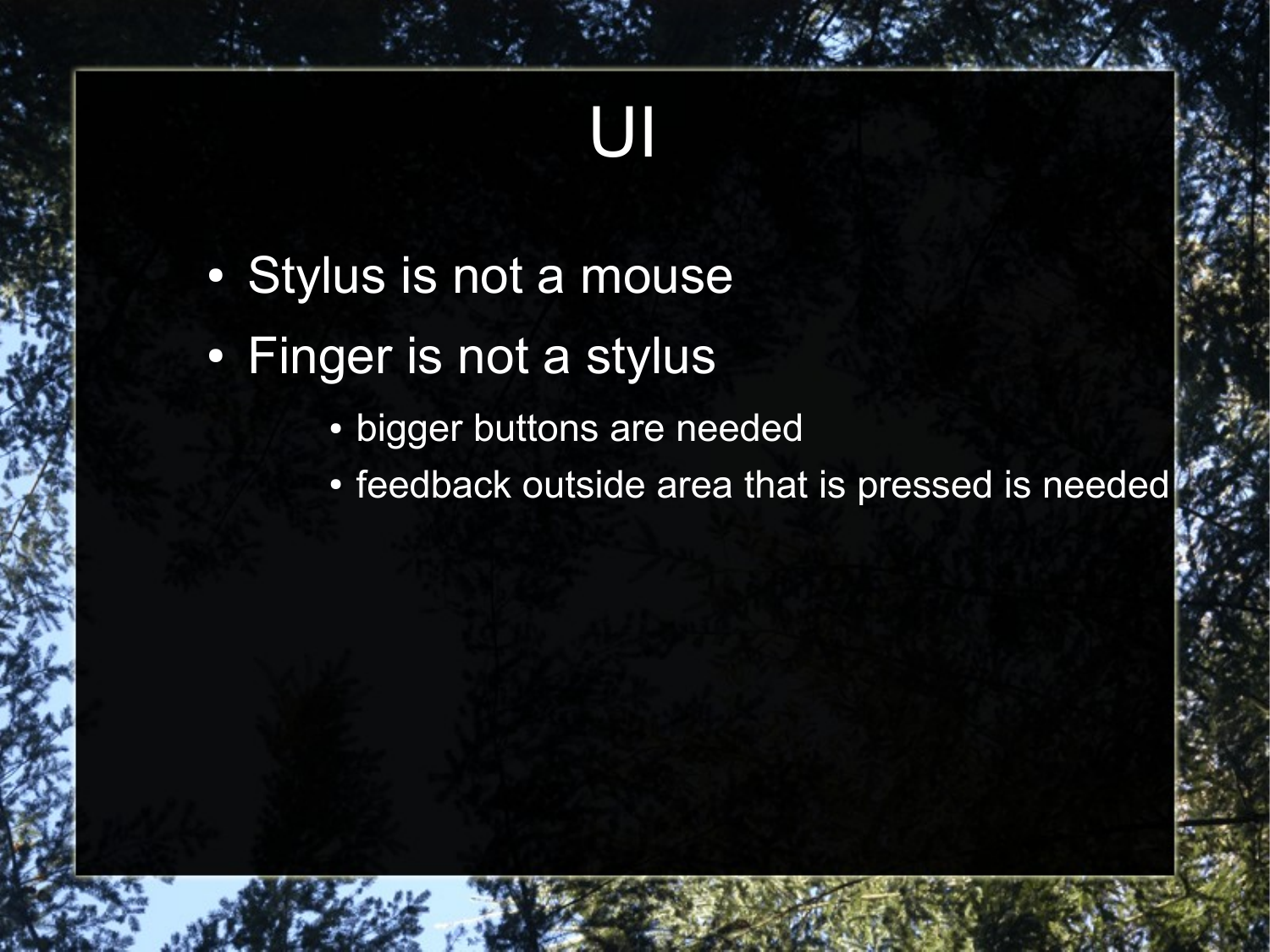### **GSM functionality**

- GUI code is needed
- Is there good standard for contacts? vcard?
- ...for calendar? vcalendar?
- Should be useful for desktops, too.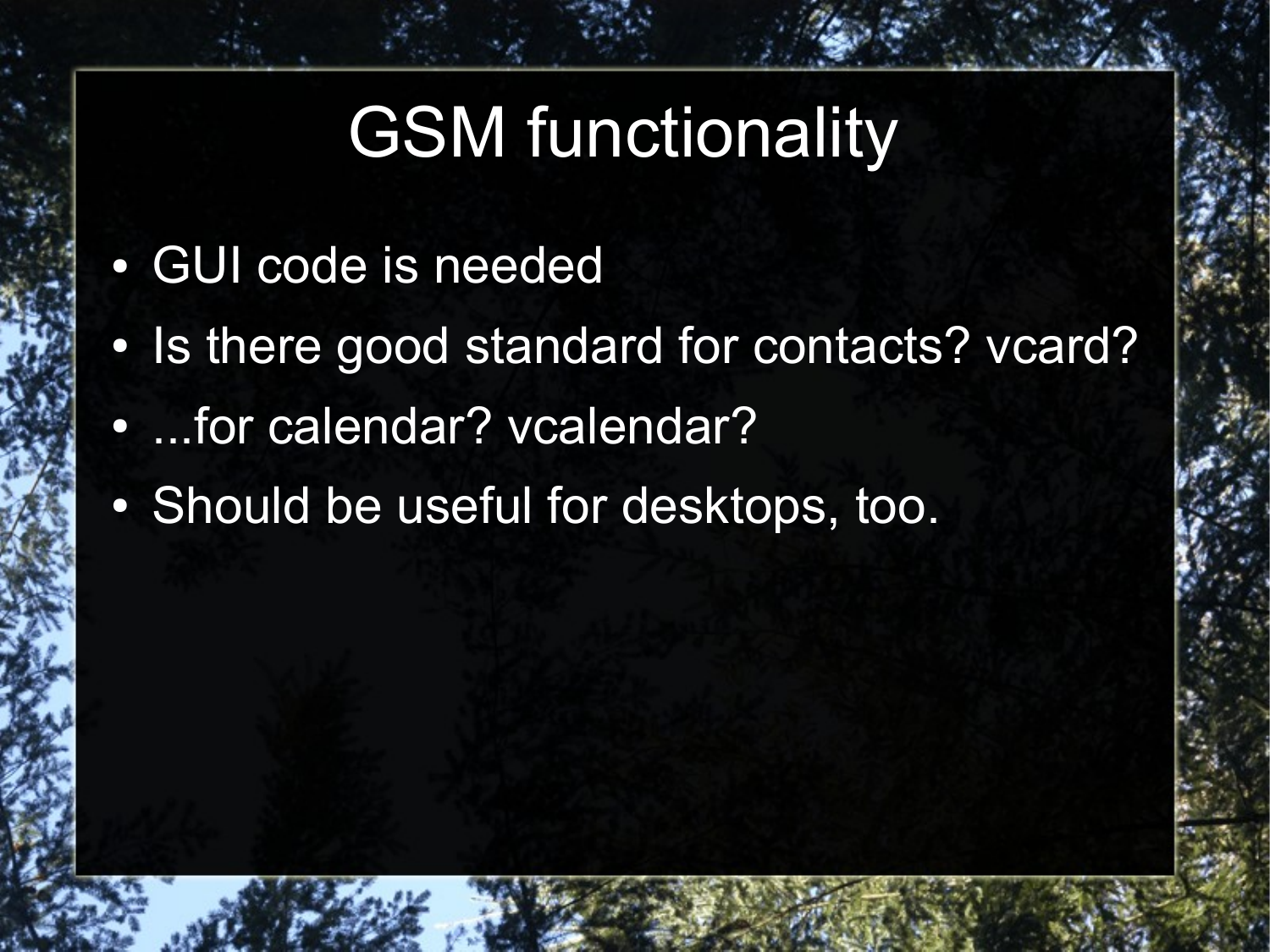#### Power management

- On desktop, hibernation is nice
- On laptop, suspend or hibernation is very useful to have
- On PDA, suspend is mandatory
- On cellphone, suspend is mandatory, but you have to pretend you are not suspended
	- what is right interface for that?
	- should select() wake the system when timeout is done?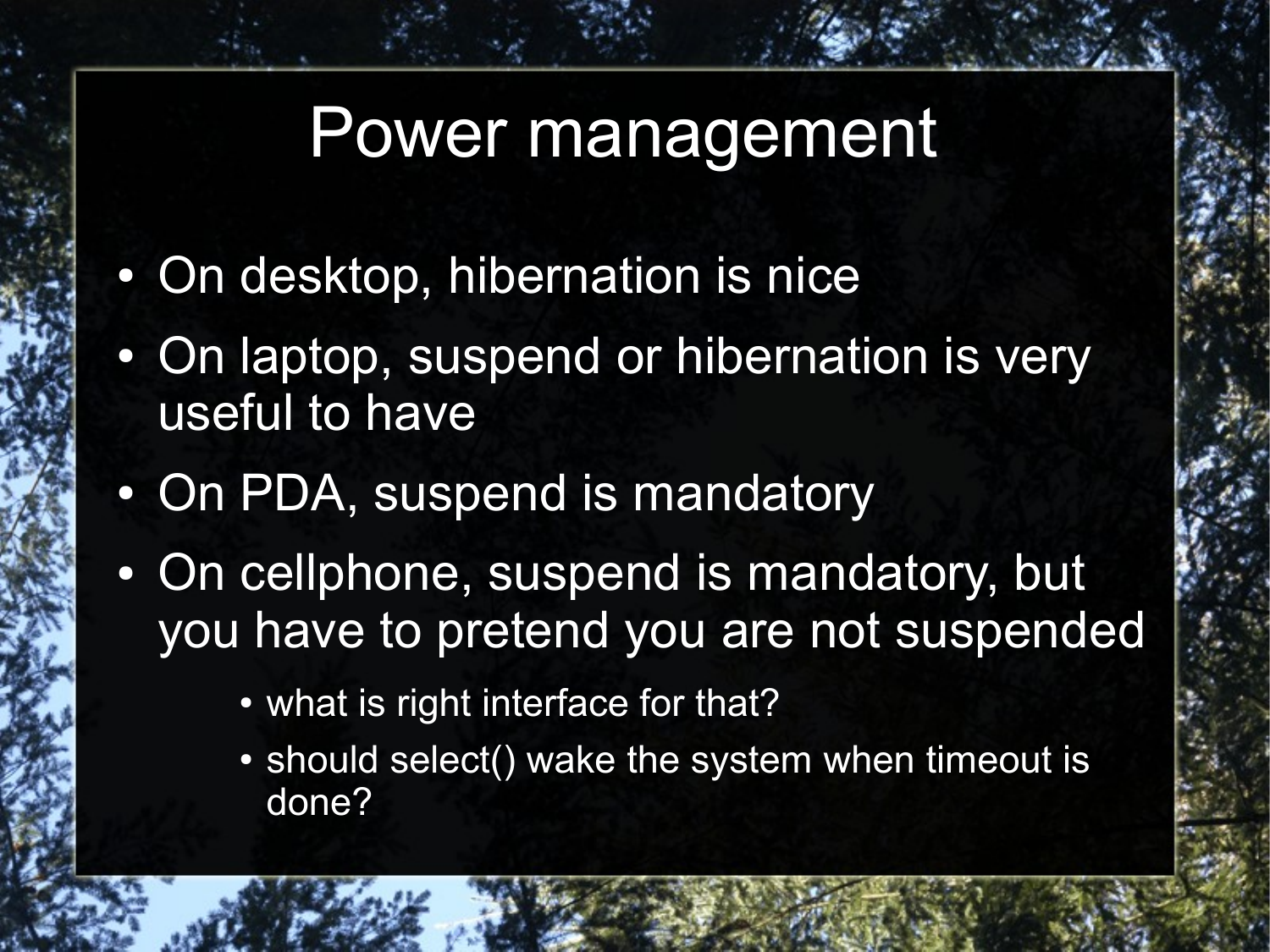### Nokia n900

- 2009
- X/gtk
- Maemo 5
- Resistive touchscreen
- TI OMAP @600MHz, C64x DSP
- 256MB RAM
- 800x480 display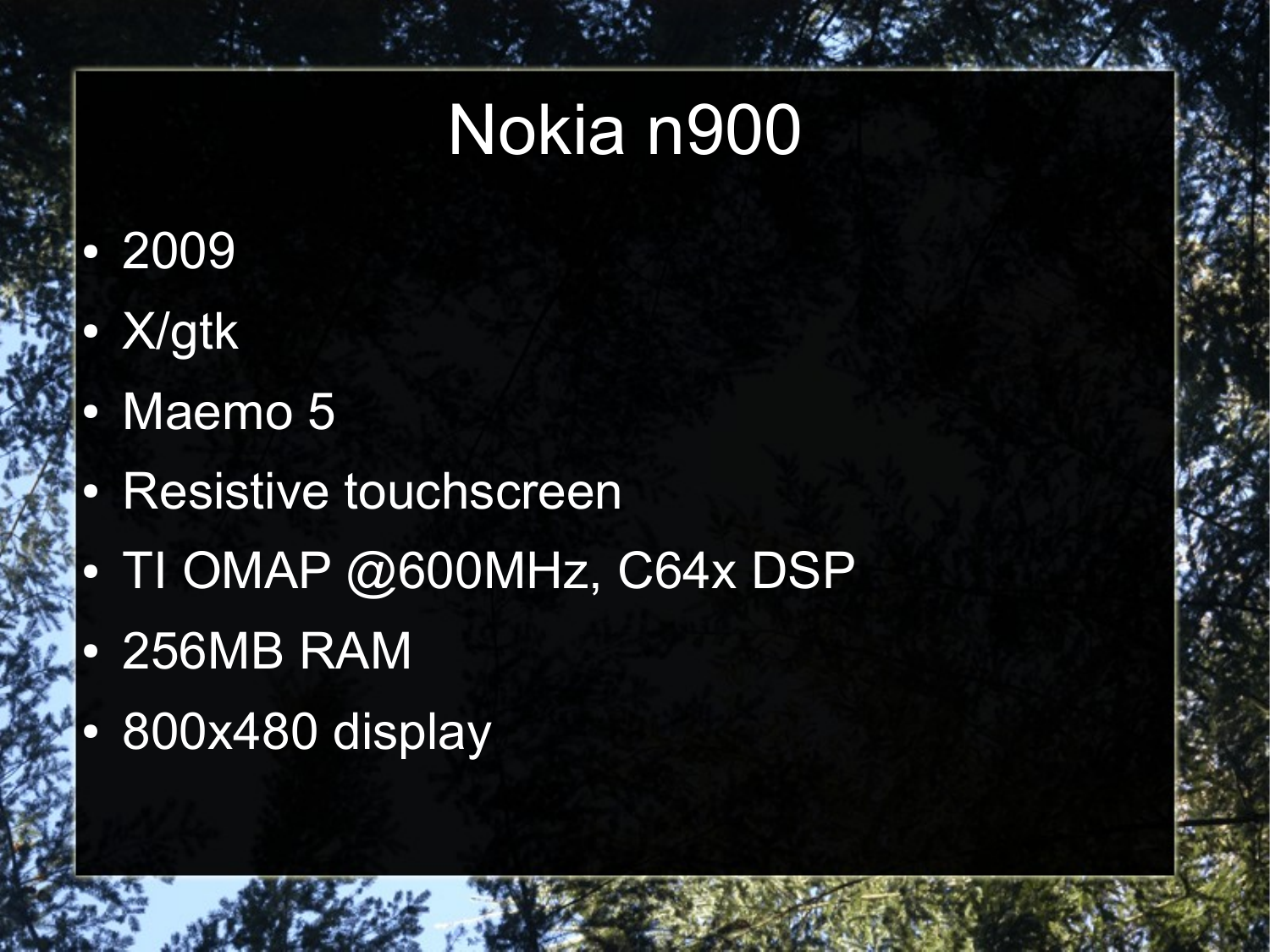### ..and others

- Palm PRE
- Motorola A1200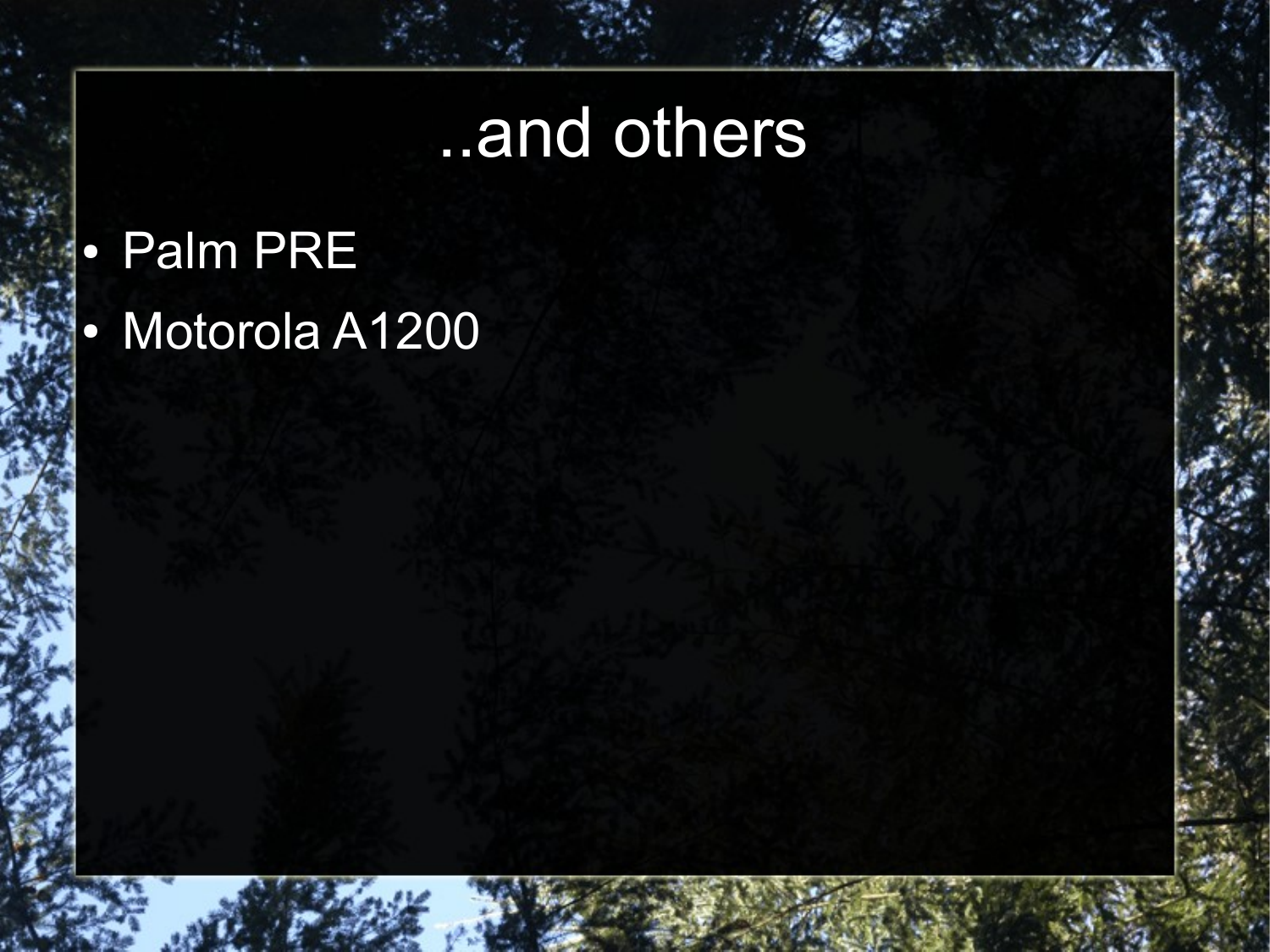### T-Mobile G1

- aka HTC Dream
- 2008
- Qualcomm MSM @528MHz
- 192MB RAM, 256MB flash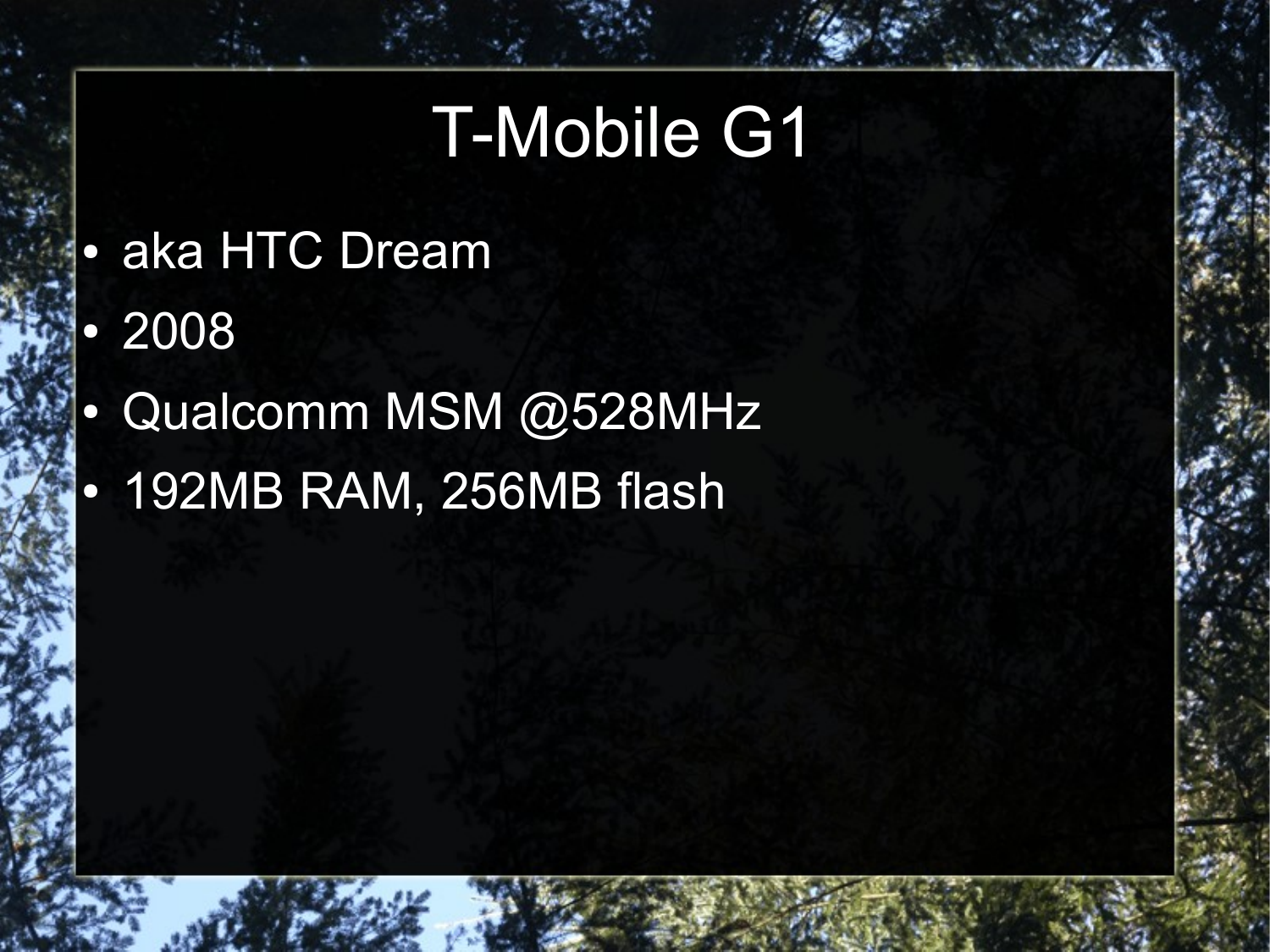### Androids

- Army of Androids is huge
- **Different sizes**
- Keyboards or not
- **Cheap**

– From cca 3500CZK up (Vodafone 845)

- Usable
- So our Dream is here, right? – Right?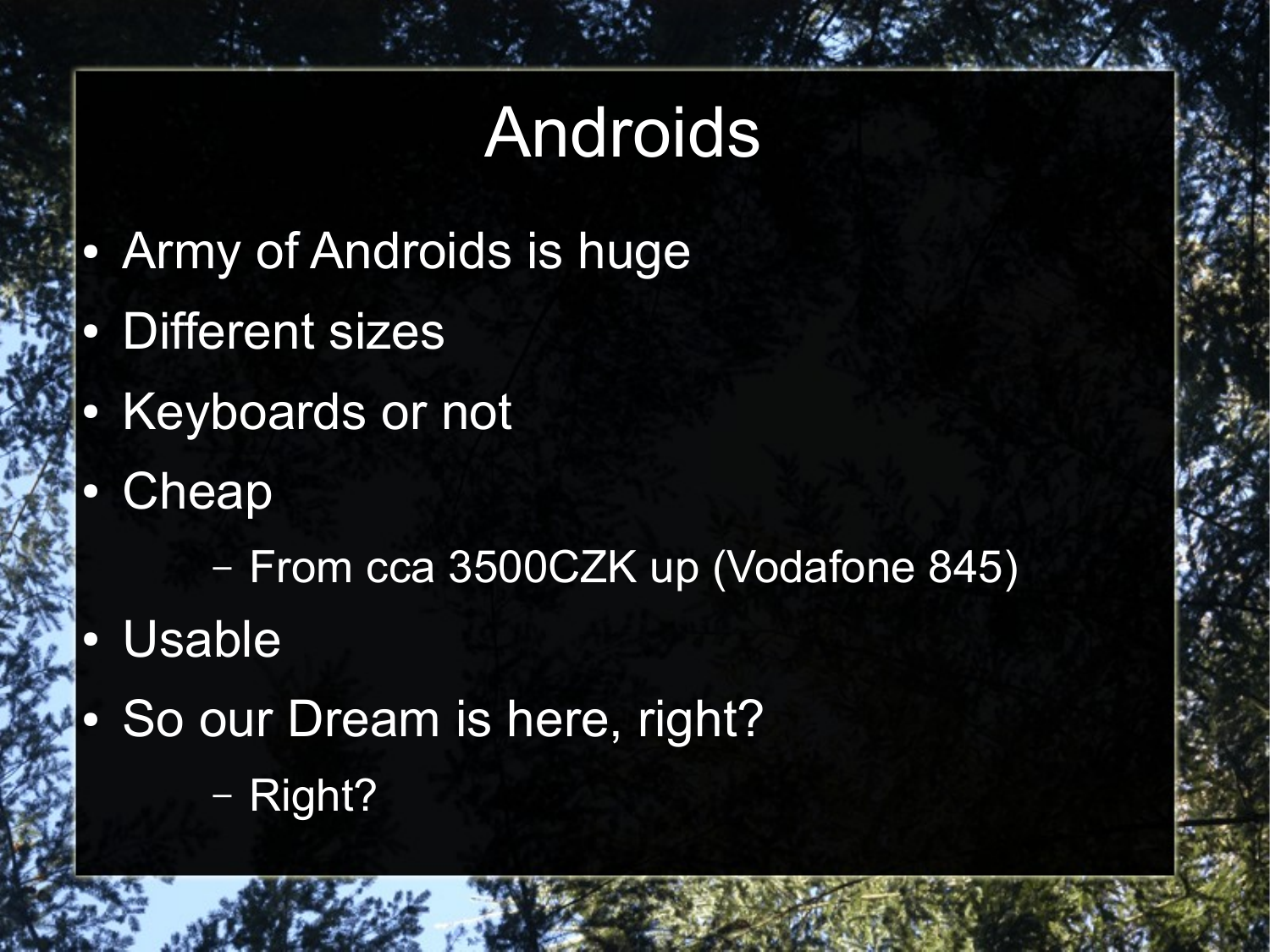### Android system

#### • Linux kernel

- + lot of non-standard patches
- MSM is difficult to support
- **Bionic libc**
- Custom Java interpretter
	- Not even standard glibc
	- Neither X nor dbus etc
- Applications terminated by OOM killer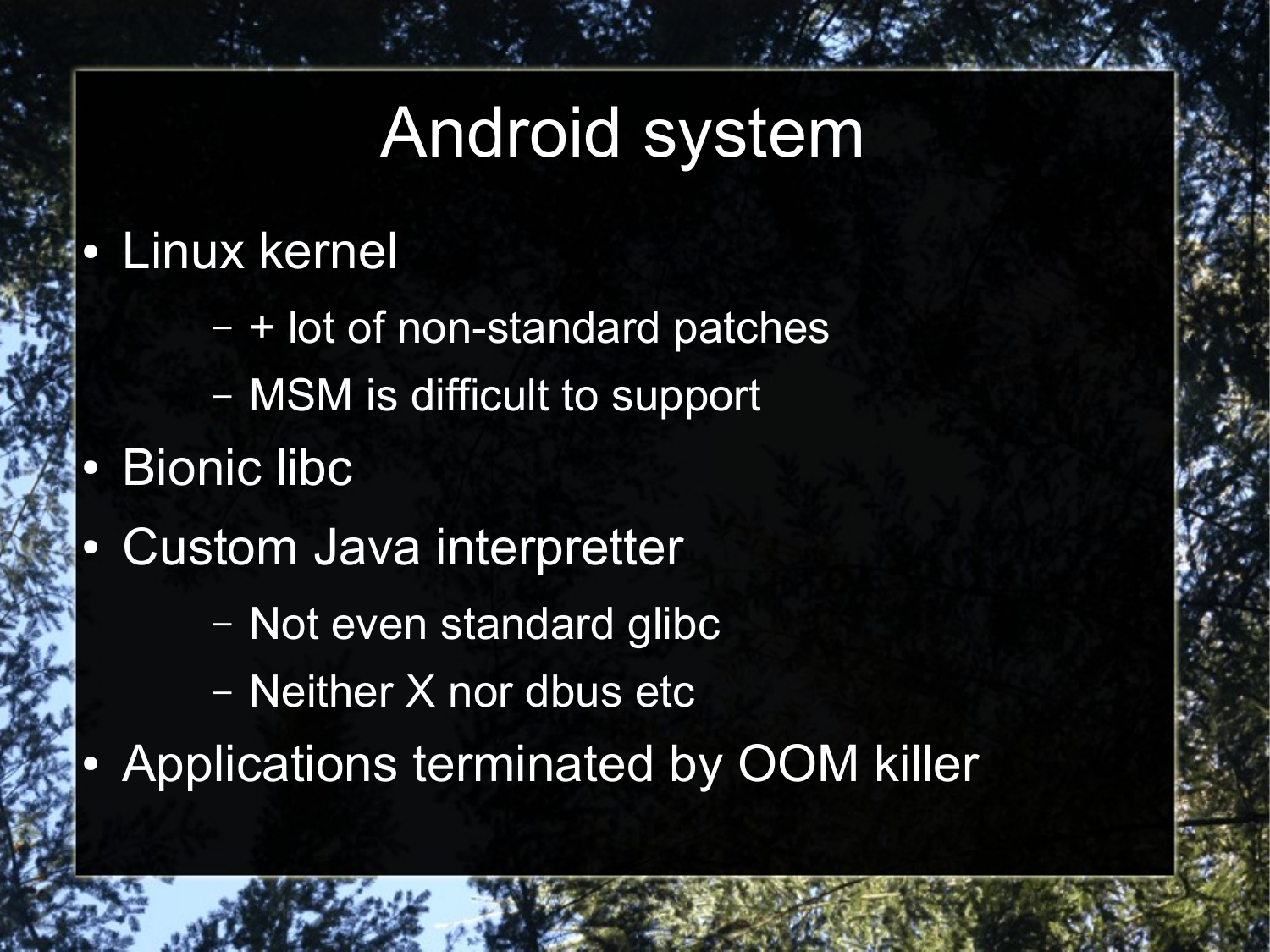### Android security

- **Each application has separate user** 
	- Applications are separated from each other
		- You can use closed-source applications with
	- Each application has separate permissions
		- Even network access needs permission
- You typically do not get root
	- Sometimes even operator "enhancements" are present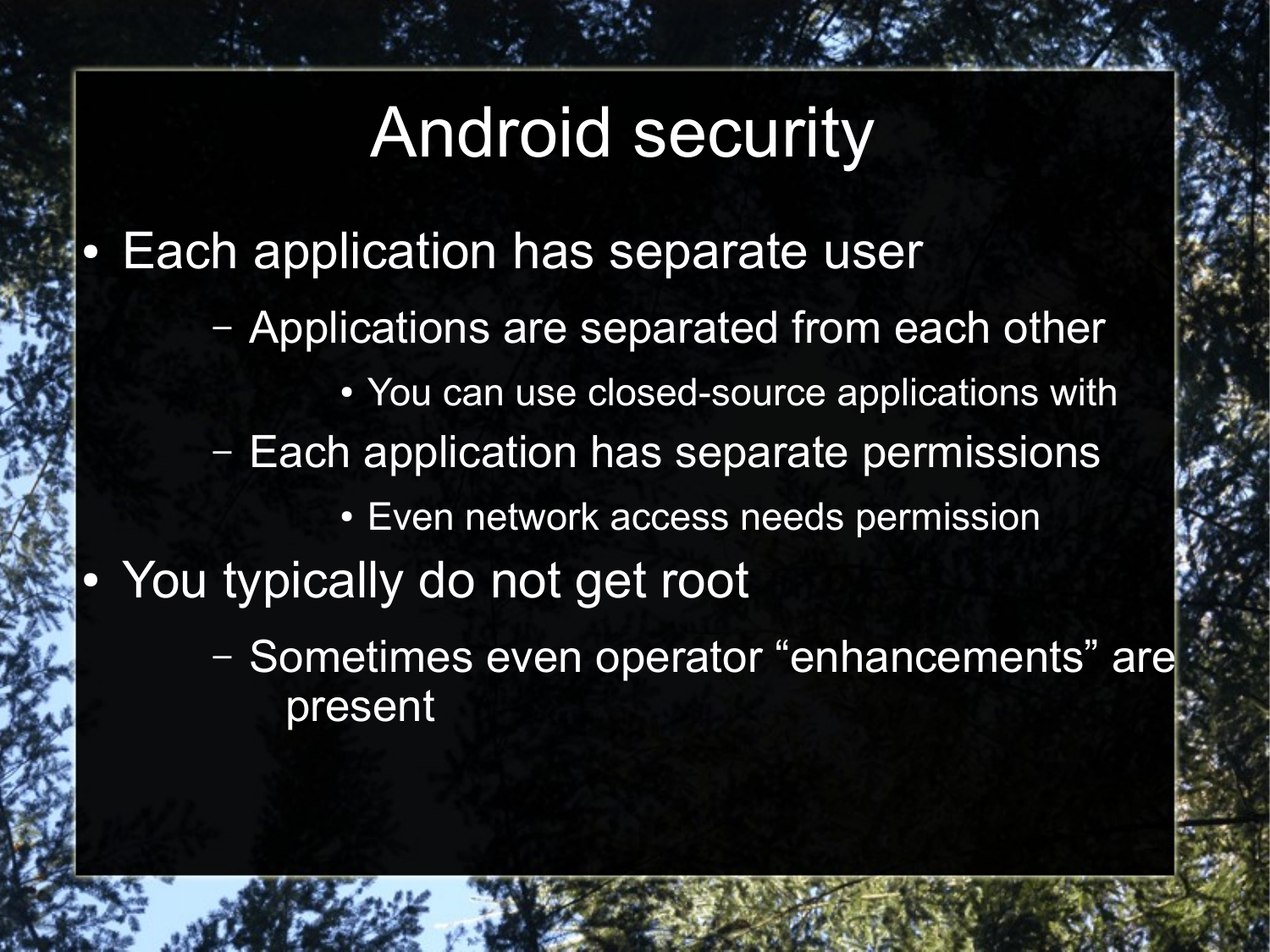#### +/-

- + cheap, usable cellphone
- + Linux
- + open source user land
- closed source Google apps
- can't do system updates
- can't do advanced stuff like tethering
- can't run standard Linux apps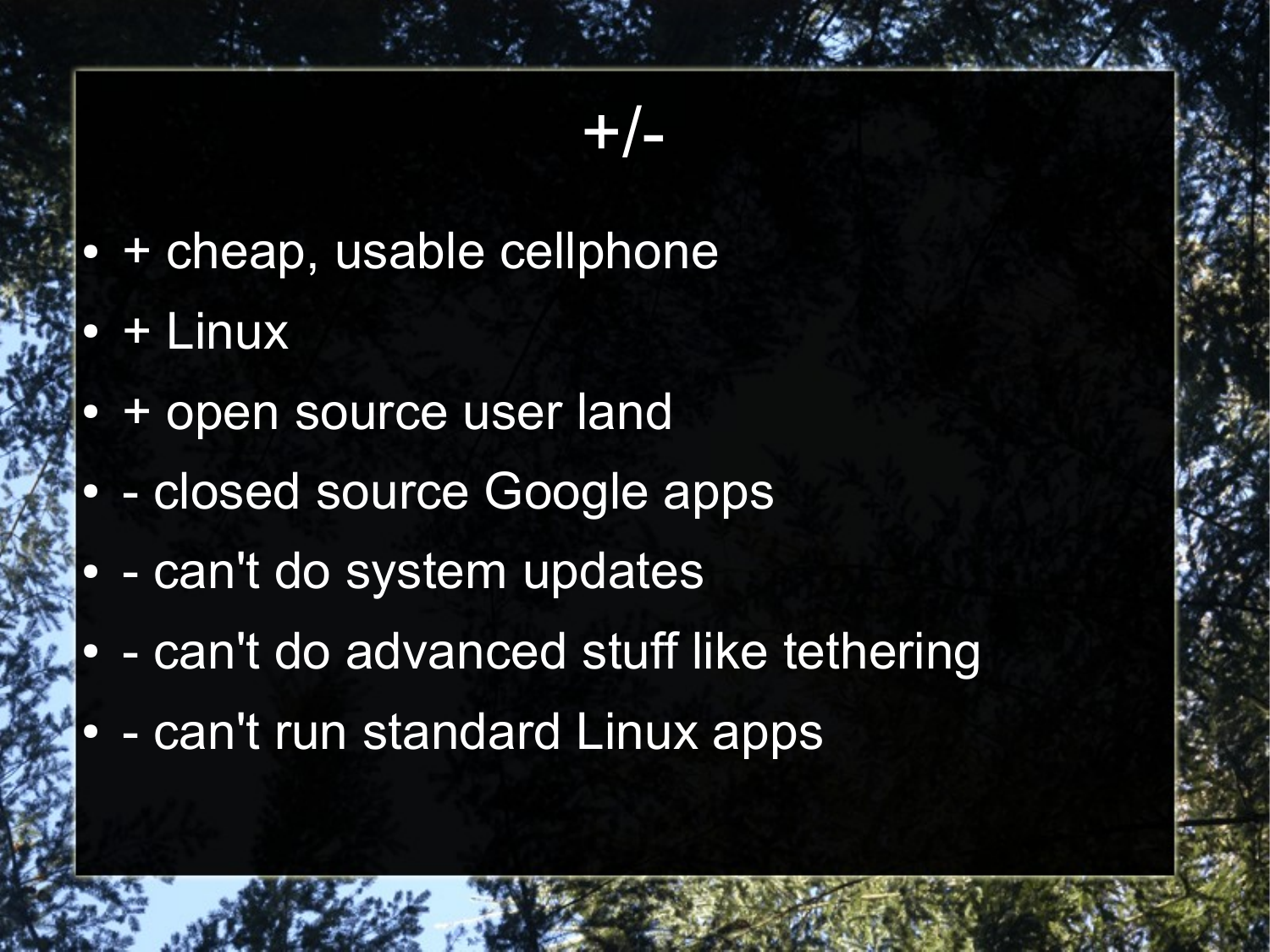## So you want custom apps?

- You can use Java SDK
- Terminal does not need root permissions
	- So you can run command line applications
	- But you'd better have keyboard
		- No ctrl/alt keys, no arrows
- Can do Java frontend for commandline app – navit
- S<sub>l4</sub>a
	- Python, Perl, Lua, Ruby, Tcl...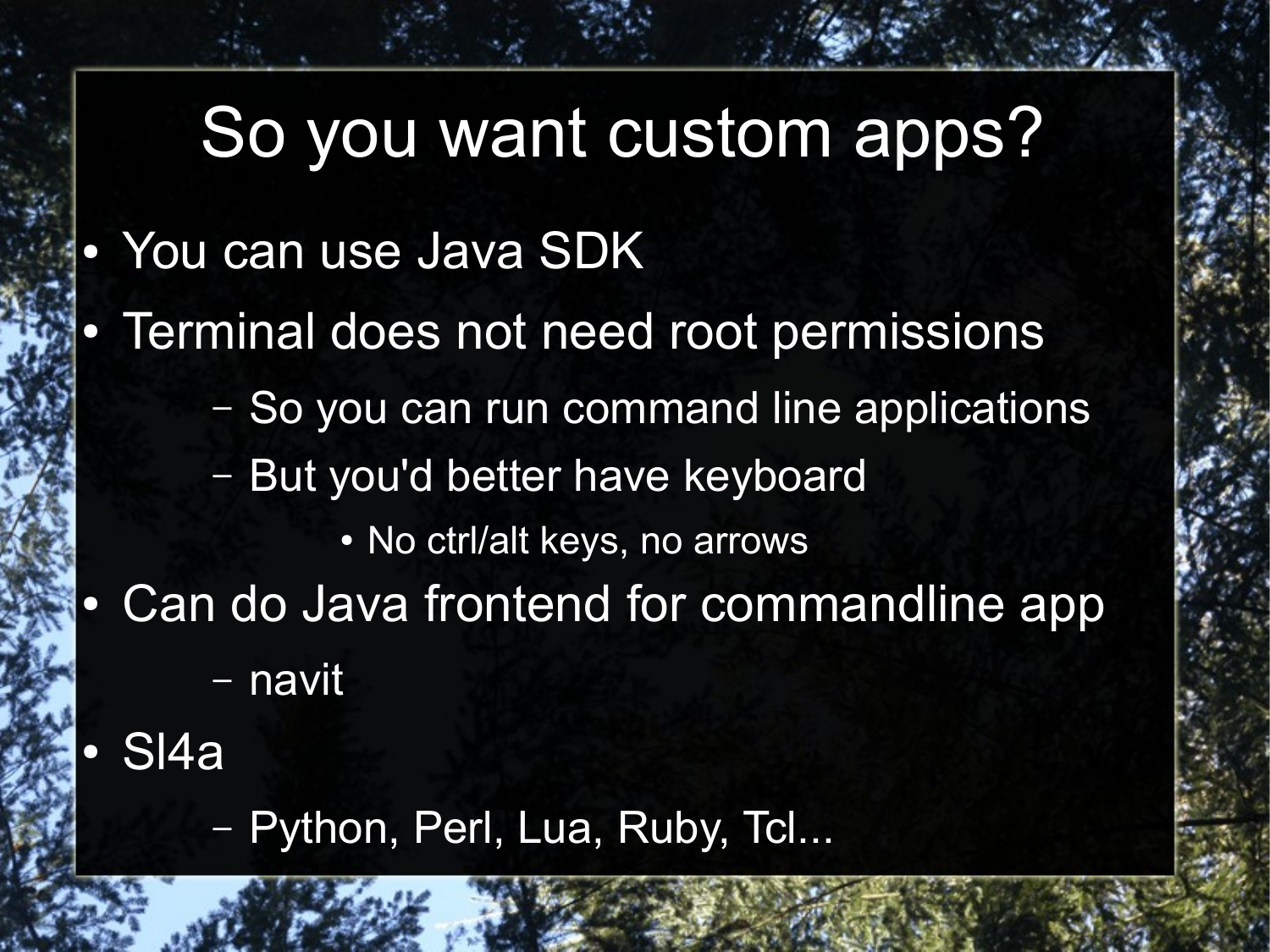### sl4a

- Apache License 2.0
- It is possible to hack directly on phone
- **Access to Andoid APIs** 
	- GPS, sensors, backlight, charger,camera
	- Reverse geolocation
	- Limited UI interface
	- Text-to-speech
	- Control silent mode, airplane mode, wifi, backlight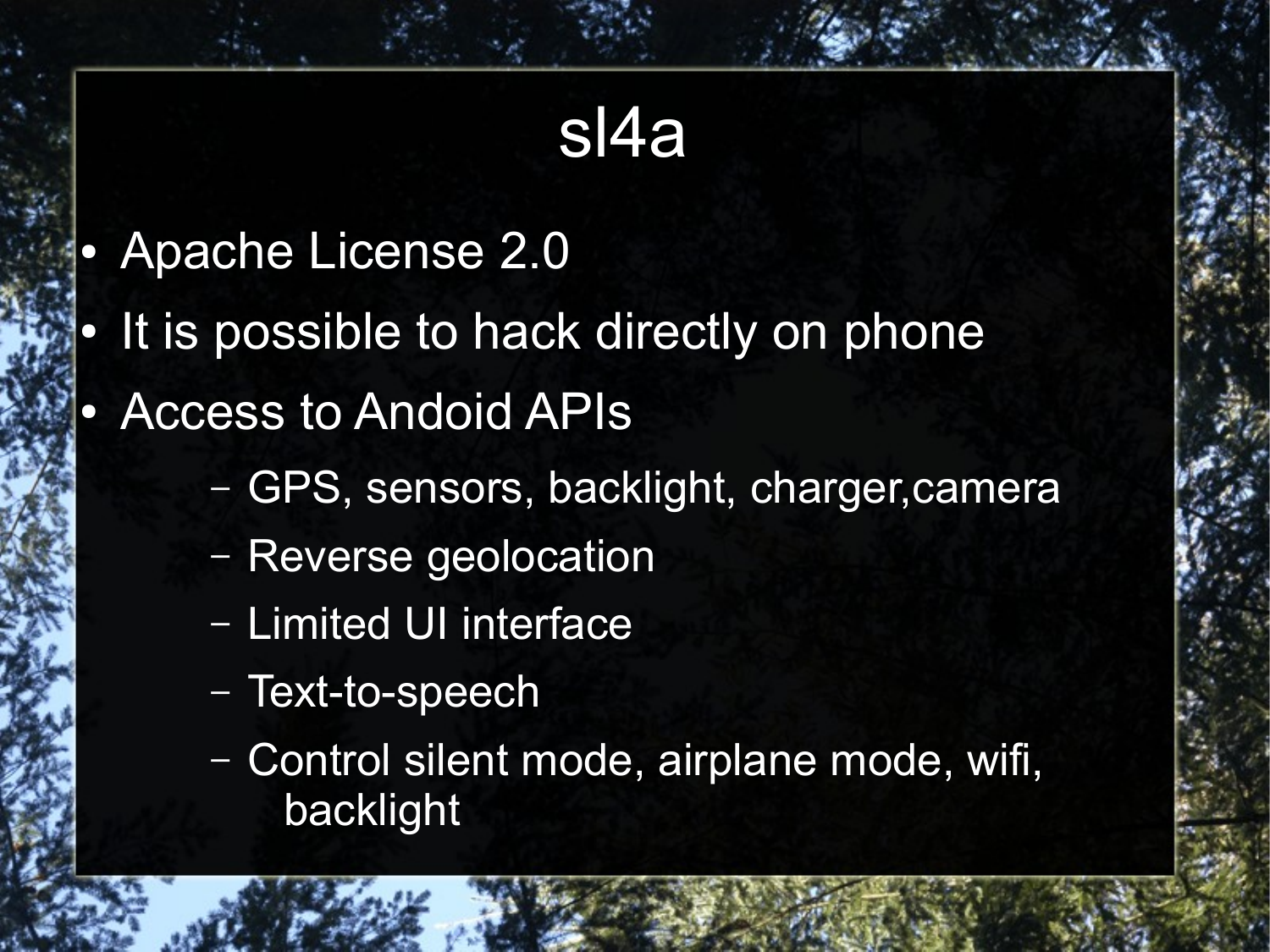## rooting

- **Hacking your own phone**
- Not necessary on ADP1
- Sometimes you can use manufacturer's backdoor
- Kernel hole works every time

– They are common enough :-)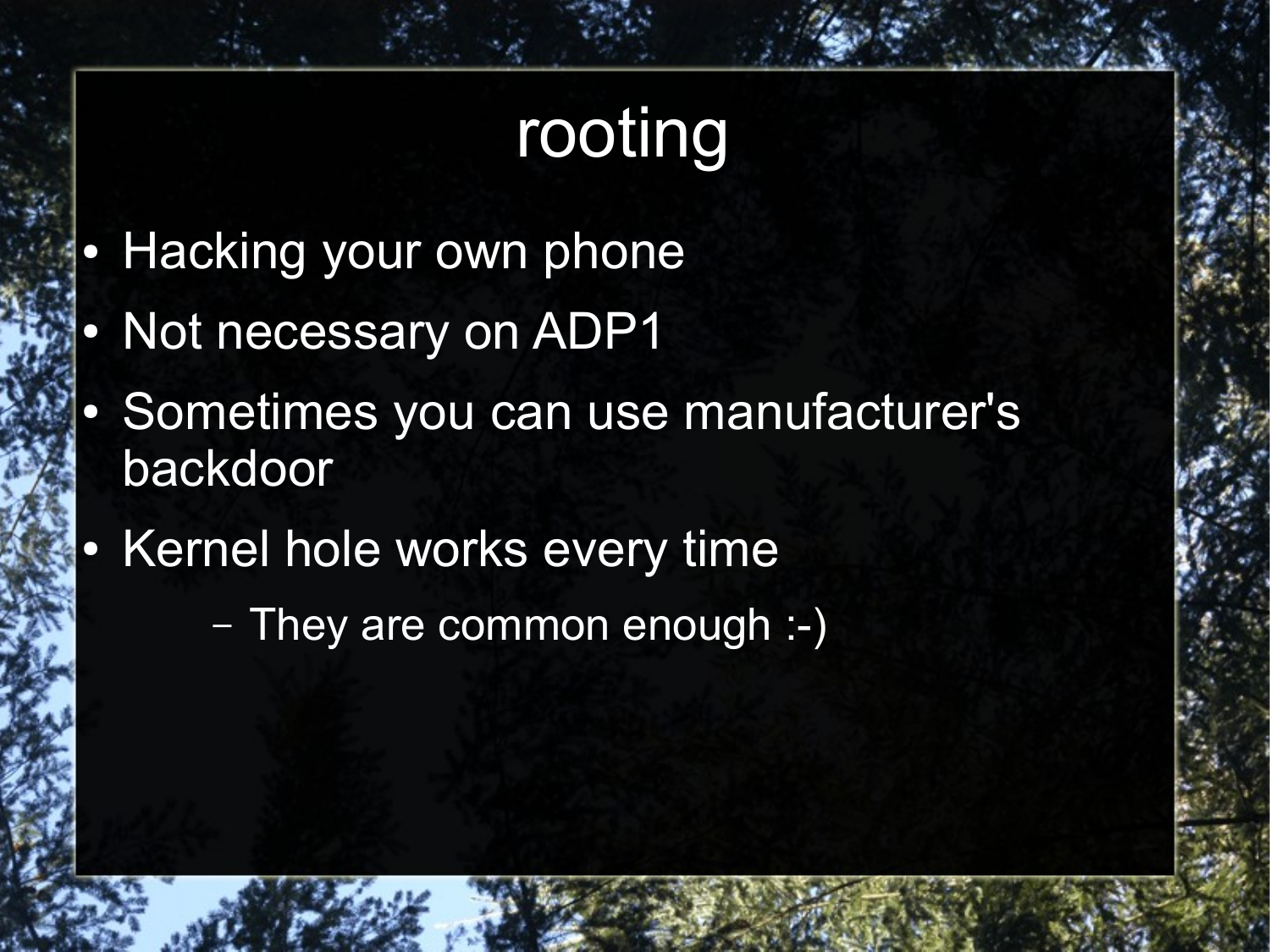### Inside android

- Bootloader
- Recovery system (also Linux)
- Full system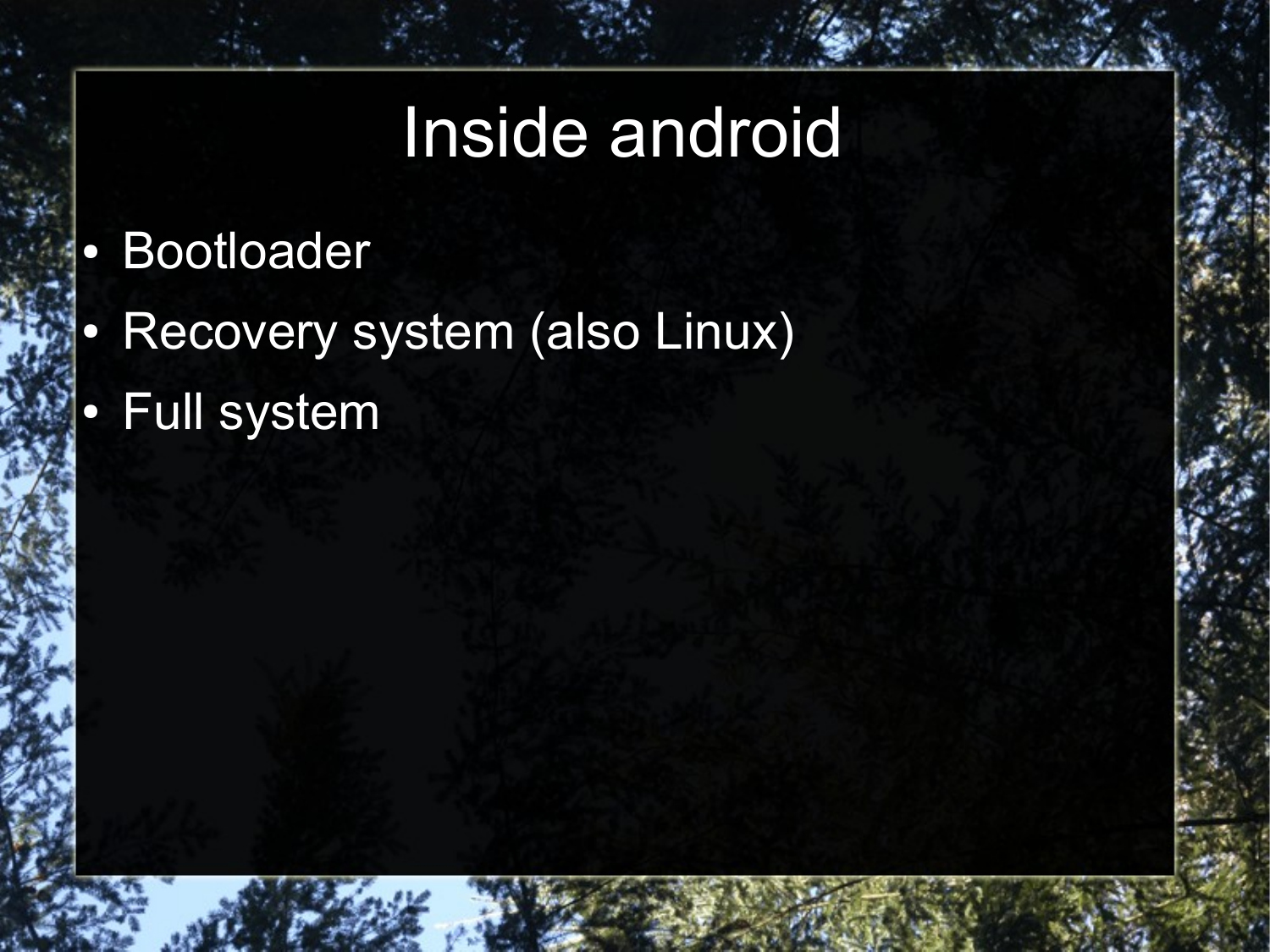### What to do with root

- **Full system update** 
	- Cyanogen ROMs
- Tethering
- sshd
- Debian in chroot
	- offlineimap
	- Can do Java X server + X apps
		- But you don't want to...